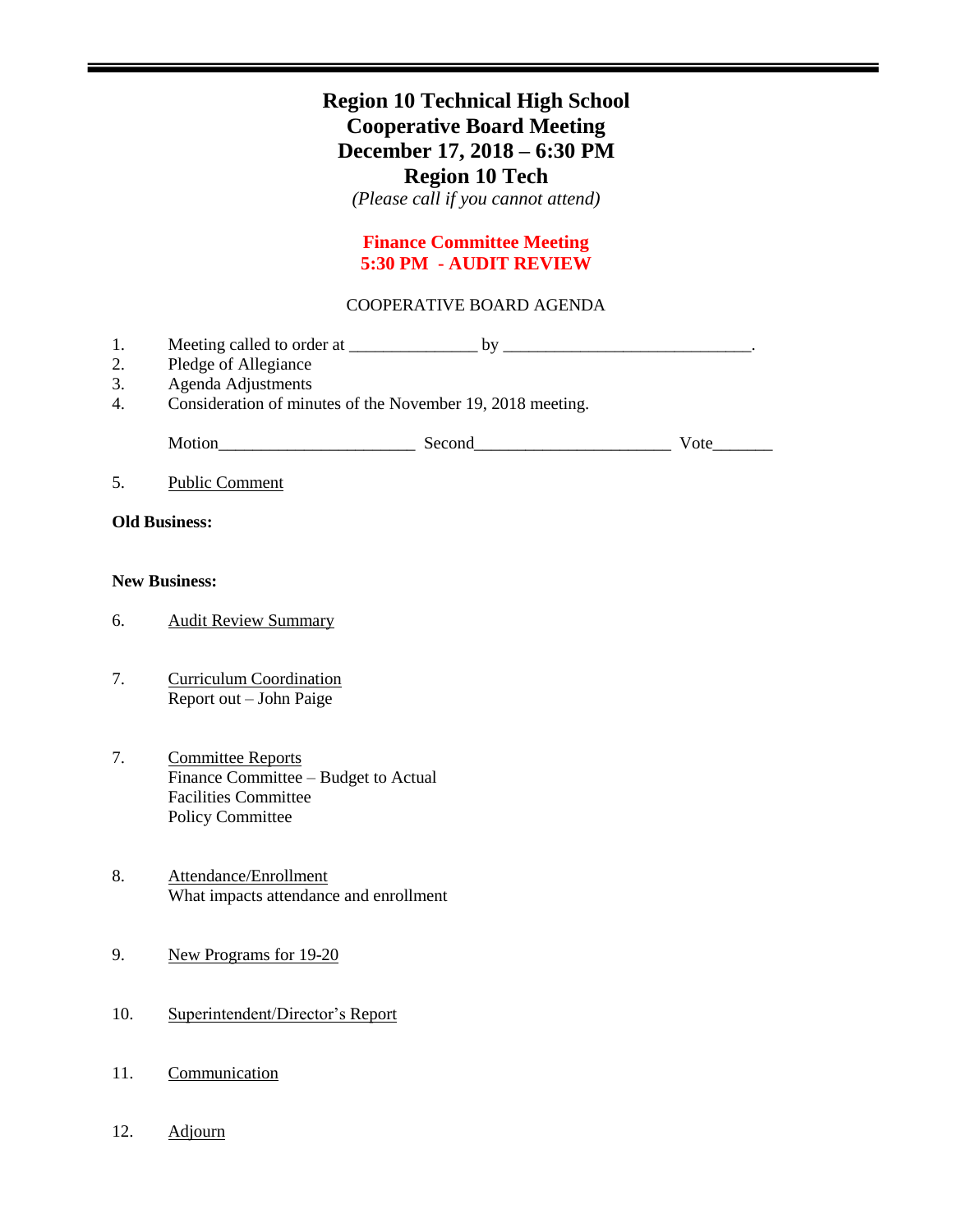

# **Region 10 Technical High School**

68 Church Road Brunswick, Maine 04011-9765

Phone (207) 729-6622 Fax (207) 721-0907

### **MINUTES OF DECEMBER 17, 2018 BOARD MEETING**

BOARD MEMBERS PRESENT: John Morang, David Johnson, Jim Grant, Rick Bray, Mike Ludwig, Jeff Wolkens, Kate Brown

BOARD MEMBERS ABSENT: Theresa Gillis, Benjamin Tucker

STAFF MEMBERS PRESENT: Nancy Weed, Superintendent/Director; Jason Darling, Pre-Apprenticeship/English Instructor; John Paige, Curriculum Coordinator

COMMUNITY MEMBERS PRESENT: None

- 1. Meeting called to order at 6:32 PM by John Morang
- 2. Pledge of Allegiance
- 3. Agenda Adjustments None
- 4. **Motion:Mike Ludwig Second: David Johnson Vote: Unanimous of members present To: Accept the Minutes of the November 19, 2018 Cooperative Board meeting as written**
- 5. Public Comment None

### **Old Business:**

- 6. Audit Review Summary Steve Falco of Fleet/McPage (Wipfli) gave a brief overview of the FY18 Audit. The financial Report received a clean/unmodified opinion with no issues reported in governance or management.
- 7. Curriculum Coordination

John Paige discussed handouts highlighting what Region 10 currently reports out for credit coordination and what is actually happening at sending schools. Goals this year include discovering where credits align and what obstacles exist in awarding academic credit for career/technical courses. With the increase in course requirements at sending schools, unless students are awarded academic credit for Region 10 courses, students will not be able to fit Region 10 into their schedules.

Mr. Paige has met with superintendents, principals, curriculum coordinators and counselors from all three sending schools to discuss what it would take for all three schools to award the same academic credits for each course. Jim Grant asked if it makes more sense to complete curriculum alignment one school at a time rather than one course. David Johnson asked if Mr. Paige would be willing to present at all sending school boards to explain the roadblocks. Mr. Paige said he would be happy to make presentations.

#### **New Business**

7ii. Committee Reports

Finance – Budget to Actual is fine. Auditors gave a clean audit. Superintendent Weed would like to continue to work with McPage even though business offices have changed.

Facilities – The Facilities Committee is working on a three-year plan. Four companies came for a site visit and two submitted bids for the RFQ.

Policy – Superintendent Weed requests Policy Committee members set a date to meet. Policy material from Charlotte Bates will be sent via email.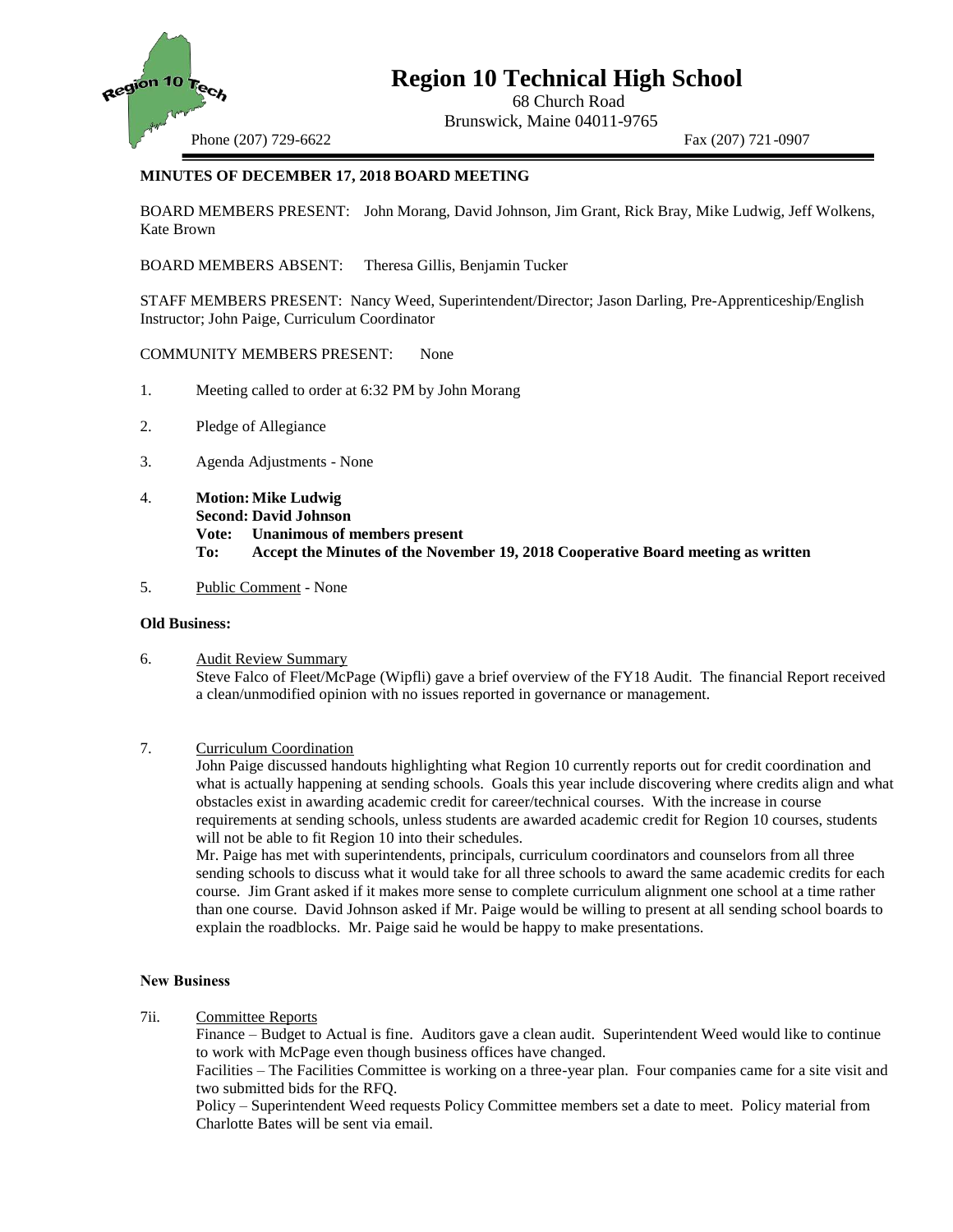8. Attendance/Enrollment

Superintendent/Director Weed mentioned the following obstacles to attendance and enrollment; sending school requirements, perception of 'voc' school, overall public image of Region 10 (improving our website), and scheduling.

9. New Programs for 19-20

Multimedia Communications will be a revamp of our current Graphic Design & Illustration program based on the resignation of instructor Rik Belanger.

Foundations of Technology is a new Tech Ten Basic. Superintendent/Director Weed would ask the Board to reactivate the program for 19/20 as a full time program with a full time instructor.

Superintendent/Director Weed would like to add a third academic program to further allow more students to attend Region 10 all day.

Superintendent/Director Weed would like to add a Certified Special Education Teacher Consultant to be an advocate for our large population of special education students. Currently we have a part-time educational technician participating in IEP meetings; Supt./Director Weed would like to change the ed tech position to be a classroom position and hire a person with credentials, knowledge and background in special education.

Jim Grant asked for more information of flow through of funds of special education students.

10. Superintendent/Director's Report

Superintendent/Director Weed referred to the provided handout. Administration has attended/held the following meetings this month:

- Dec 3 Area legislators and Tim Walton of MACTE Legislative Committee Staff meeting focusing on Projecting Our Future
- Dec 4 Maine Chapter of Associated Manufacturers of America Program Advisory Dinner
- Dec 5 Maine Public Radio and The Forecaster
	- Region 10 Marketing Committee
- Dec 6 Topsham Selectman
- Dec 10 Staff meeting focusing on Projecting Our Future continued Facilities Committee meeting
- Dec 11 Workforce Development Conference at United Technology Center
- Dec 12 School Counselor Advisory Committee
- Dec 13 Principal's Meeting
- Dec 14 Maine Educate

The Program Advisory Dinner on December 4 was held in the Region 10 Café. The annual dinner is a way to recognize what businesses and industry members contribute to each program through their participation on the Program Advisory Committee. Thirty-nine members held their respective meetings and then enjoyed a meal prepared by the Culinary Arts program. Thank you cookies were given to each with 'left over' cookies dropped off at the Brunswick Police Department in gratitude for the support and work they do in our community.

The American Legion presented a boys State hat to Parker Swanson in Metal Fabrication/Welding, in recognition of attendance at Boys State last June.

The MELMAC and Safety Committees, facilitated by John Stivers, continue to meet and work on the mission of each committee.

11. Communication

Graphic Design & Illustration Instructor Rik Belanger submitted a letter of resignation effective January 25, 2019. The position has been advertised, please let Supt./Director Weed know if you would like to be on the screening committee.

**Motion: David Johnson**

**Second: Mike Ludwig**

**Vote: 7-0**

**To: Accept the resignation of Graphic Design & Illustration Instructor Richard Belanger effective January 25, 2019**

The letter of thanks for cookies from Brunswick Police Chief Rizzo was read.